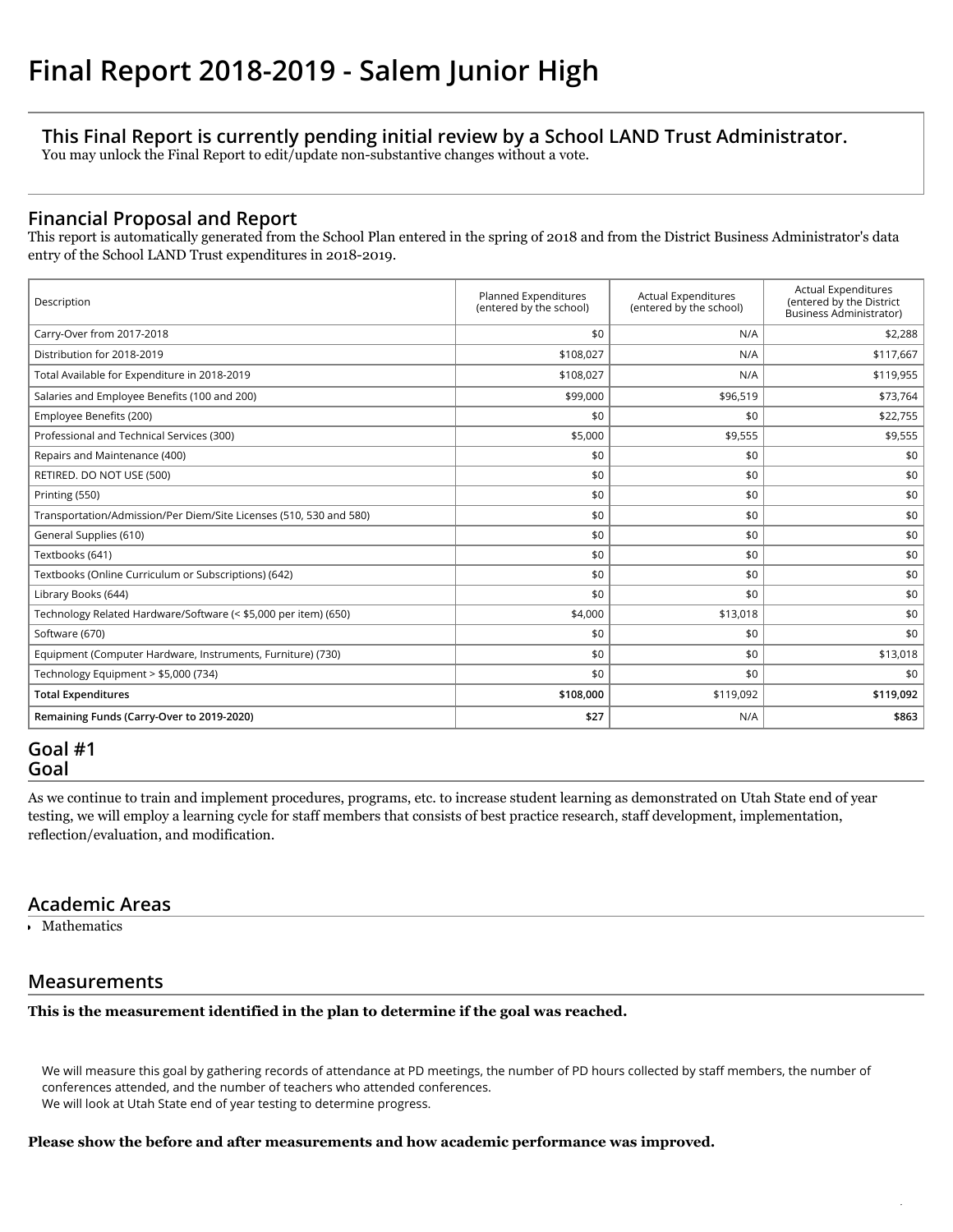We had 77.4% of our teachers attend professional development outside of our school for a total of 168 days and 1344 hours. During the school year we had nine PD meetings, as well as two days during the summer that teachers came to school to collaborate. We also paid for math teachers four times last year to do lesson studies at other schools and among themselves. Conferences that were attended included the UCTE Instructional Leadership, BYU Sites Coaching Conference, Nebo Associates, Health Conference, Literacy Conference, Central Utah Writing Project, UCET, UMEA Conference and Ben Springer's ASPEN behavior Training. We looked at the End of Level testing data and improved our scores from 39% the year before to 43% last year in 7th grade science. When we compare the last two years of data to teachers we still have in school both years, 7th grade science went from a 40% to 44%, 8th grade science went from 38% to 49% and 7th grade math went from 40% to 45%. As of yet, we do not have the ninth grade data from last year to compare to the year before. We also feel that our English scores went down last year, because of all the computer glitches we had with the test.

# **Action Plan Steps**

#### **This is the Action Plan Steps identified in the plan to reach the goal.**

1. Leadership team in conjunction with staff members will engage in best practice research by participating in book studies (including OverDrive), monthly PD meetings, and two summer PD meetings - one as an entire faculty and one with individual departments (summer PD meetings funded through Trust Lands).

2. Ongoing reflection on and evaluation of implementation.

3. Youth Support Committee and Grade Level Teams will meet and discuss how to best meet the needs of the students we are serving.

4. Professional development trainings/substitutes/conferences/seminars/lesson studies/summer collaboration as appropriate and available for individuals and groups of teachers (funded through Trust Lands).

#### **Please explain how the action plan was implemented to reach this goal.**

We held nine PD meetings and the two summer PD meetings this year. We also held Youth Support and Grade level Team meetings and paid for 168 days of conferences and subs for those days out of Trustlands.

## **Expenditures**

| Category                                        | Description                                                                                                                     | Estimated<br>Cost | Actual<br>Cost   | <b>Actual Use</b>                                                                                              |
|-------------------------------------------------|---------------------------------------------------------------------------------------------------------------------------------|-------------------|------------------|----------------------------------------------------------------------------------------------------------------|
| Salaries and Employee<br>Benefits (100 and 200) | We will pay for two days of teachers to come and work in the summer to<br>work on collaboration and make their teaching better. | \$5,000           | \$0              | We actually paid for only substitutes and conference<br>fees and did not pay for salaries this year out of it. |
| Professional and<br>Technical Services (300)    | We will pay for substitutes and conferences for teachers to attend.                                                             |                   | $$5,000$ \$9,555 | We paid for substitutes and conferences for a total of<br>168 days of conferences attended.                    |
|                                                 | Total:                                                                                                                          | \$10,000          | \$9,555          |                                                                                                                |

### **Goal #2 Goal**

We will explore and utilize up-to-date technology and best instructional practices in the classroom to enhance curriculum, assessment and data analysis. This is to increase student learning as demonstrated on Utah State end of year testing.

## **Academic Areas**

- Reading
- Mathematics
- Writing
- Technology
- Science

### **Measurements**

### **This is the measurement identified in the plan to determine if the goal was reached.**

1. Conduct a quarterly survey with teachers to learn what technology is implemented in the classroom, how often it is used, and for what purposes.

/

- 2. Amount and types of technology purchased/updated during the school year.
- 3. Number of teachers with materials and resources accessible online.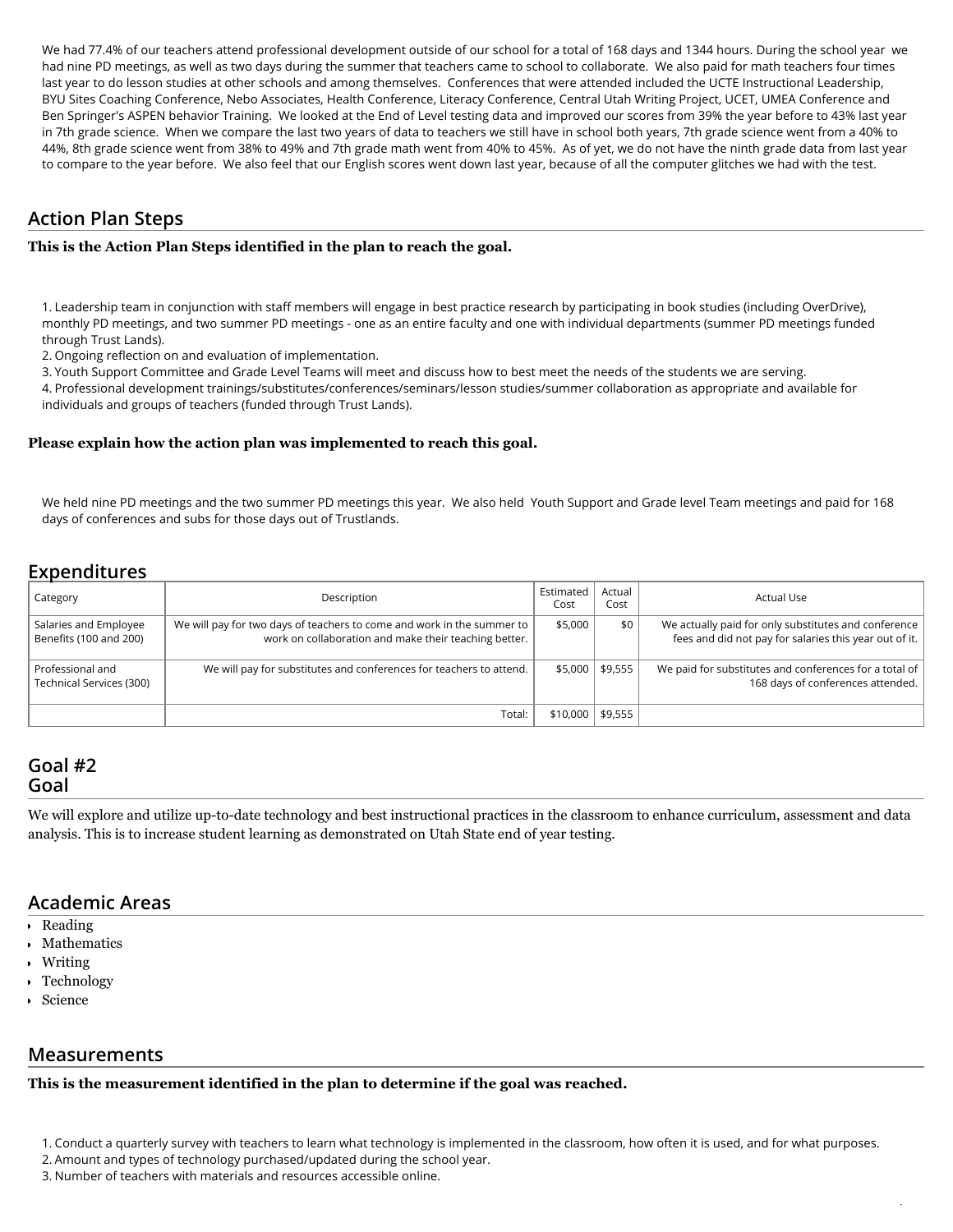4. Hours logged by digital coach.

5. We will look at Utah State end of year testing to determine progress.

#### **Please show the before and after measurements and how academic performance was improved.**

When looking at our survey data, we came up with the following stats for our school. We have 74.3% of our teachers that use technology daily in their classroom. 11.4% use technology 3 times per week, 8.6% use technology one time per week and 5.7% of our teachers use it one to three times per month. At least 80% of the teachers had materials accessible online. Some of the sources were Canvas, Google Classroom, their own class website, online MVP videos, Counseling website, curriculum specific websites, and iReady math website.

We also purchased \$13,018 worth of Chromebooks last school year, so all students had access to their classroom's online resources.

In helping with our technology to be used successfully, we hired a digital coach who spent 50 hours helping teachers implement technology in their lesson plans.

We looked at the End of Level testing data and we improved our scores from 39% the year before to 43% last year in 7th grade science. When we compare the last two years of data to teachers we still have in school from both years, 7th grade science went from a 40% to 44%, 8th grade science went from 38% to 49% and 7th grade math went from 40% to 45%. As of yet, we do not have the ninth grade data from last year to compare to the year before. We also feel that our English scores went down last year, because of all the computer glitches we had with the test.

### **Action Plan Steps**

#### **This is the Action Plan Steps identified in the plan to reach the goal.**

Action Plan(s):

1. Facilitate training from school and Nebo District personnel for specific technology, apps, etc. as needed/requested by the faculty and staff.

2. Facilitate access to various software and technology devices in classrooms or whole school: Canvas, document cameras, iPads, laptops, Chromebooks. 3. Hire a digital coach to help teachers effectively instruct using technology in their teaching and create an online presence with materials and resources from class.

4. We will use Trustland funds for apps and software to help improve our use of Chromebooks.

#### **Please explain how the action plan was implemented to reach this goal.**

Our Technology Specialist, Bryce Bird, presented with our Instructional Coach at our PD meetings, our half day trainings, and in individual classrooms. He also contacted each teacher through email tips and hints on how to use websites, programs and technology, such as Nearpod. When we spent money on Chromebooks, it was to replenish Chromebooks that were older and no longer being supported. Each classroom has access to Chromebooks, document cameras, and laptops, and each teacher has an iPad that wants one.

## **Expenditures**

| Category                                                                     | Description                                                                                                                  | Estimated<br>Cost | Actual<br>Cost | Actual Use                                                                         |
|------------------------------------------------------------------------------|------------------------------------------------------------------------------------------------------------------------------|-------------------|----------------|------------------------------------------------------------------------------------|
| Salaries and Employee Benefits (100<br>and 200)                              | We will be paying for a period for a digital coach to help teachers in our<br>school implement new instructional technology. | \$6,000           | \$7,193        | We paid for a period of our digital coach<br>to train teachers in their classroom. |
| <b>Technology Related</b><br>Hardware/Software (< \$5,000 per<br>item) (650) | We will be using this money to pay for apps and software to help<br>improve our use of Chromebooks.                          | \$4,000           | \$13.018       | We bought 60 Chrome books for the<br>school.                                       |
|                                                                              | Total:                                                                                                                       | \$10,000          | \$20,211       |                                                                                    |

## **Goal #3 Goal**

We will maintain the highest quality instruction by reducing class sizes where possible. This is to increase student learning as demonstrated on Utah State end of year testing.

## **Academic Areas**

- Reading
- Writing
- Social Studies

### **Measurements**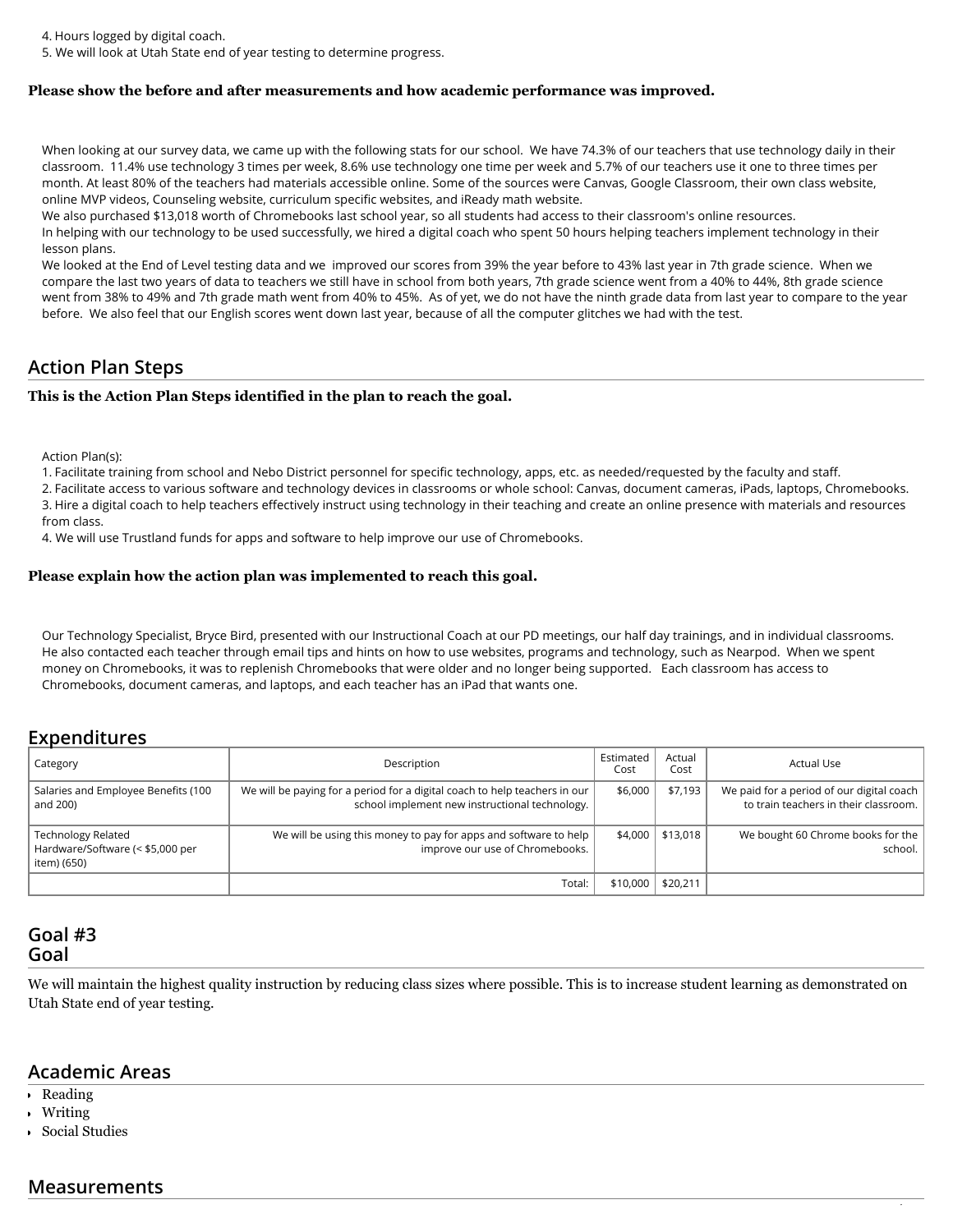#### **This is the measurement identified in the plan to determine if the goal was reached.**

1. Average class size.

2. We will look at Utah State end of year testing to determine progress.

#### **Please show the before and after measurements and how academic performance was improved.**

We lowered our class sizes in Social Studies and English from 37 students a class to 33 students a class. Ustar money also gave us three extra periods in math which lowered our class sizes from 36 to 33 students a class.

We looked at the End of Level testing data and we improved our scores from 39% the year before to 43% last year in 7th grade science. When we compare the last two years of data to teachers we still have in school from both years, 7th grade science went from a 40% to 44%, 8th grade science went from 38% to 49% and 7th grade math went from 40% to 45%. As of yet, we do not have the ninth grade data from last year to compare to the year before. Our English data we feel is not accurate because we had a lot of testing malfunctions during the English portion of the test, so our English numbers went down considerably this year. In the past, our English scores have always been the highest in our school and this last year they became one of the lowest.

## **Action Plan Steps**

#### **This is the Action Plan Steps identified in the plan to reach the goal.**

- 1. Use Trust Lands funding to increase teaching staff in core curriculum areas, specifically English and Social Studies.
- 2. Use USTAR grant for math/science class size reduction.

#### **Please explain how the action plan was implemented to reach this goal.**

We lowered our class sizes in Social Studies and English from 37 students a class to 33 students a class. Ustar money also gave us three extra periods in math which lowered our class sizes from 36 to 33 students a class.

## **Expenditures**

| Category                                        | Description                                                                        | Estimated<br>Cost | Actual<br>Cost         | Actual Use                                                                  |
|-------------------------------------------------|------------------------------------------------------------------------------------|-------------------|------------------------|-----------------------------------------------------------------------------|
| Salaries and Employee Benefits<br>(100 and 200) | We will hire three interns to reduce class sizes in English<br>and Social Studies. | \$78,000          | $\frac{1}{2}$ \$81.386 | We paid for three interns to decrease class sizes in<br>English and Science |
|                                                 | Total:                                                                             |                   | \$78,000 \$81,386      |                                                                             |

### **Goal #4 Goal**

We will provide support and assistance to students with an IEP in Social Studies and Science classes

### **Academic Areas**

- Science
- Social Studies

### **Measurements**

**This is the measurement identified in the plan to determine if the goal was reached.**

/

#### **Please show the before and after measurements and how academic performance was improved.**

<sup>1.</sup> Teacher surveys from special education teachers, regular education teachers, and technician.

<sup>2.</sup> Students in the chosen classes will show noticeable growth on the SLO for the teachers with the technician in their class.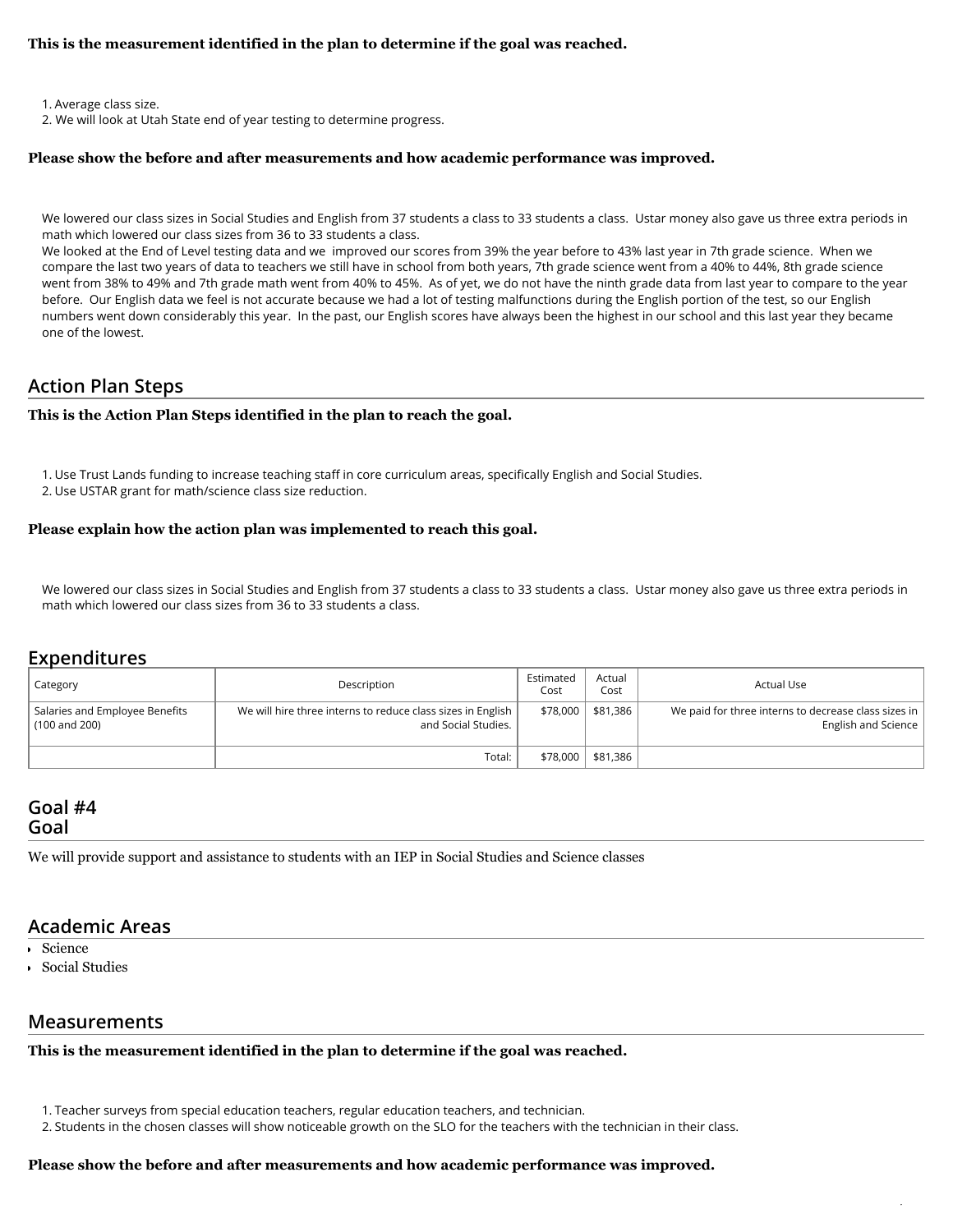The students showed noticeable growth on the SLOs and in their learning. We gave out 71 grades to Special Education students in their Social Studies and Science and 68 of the grades were passing grades.

# **Action Plan Steps**

#### **This is the Action Plan Steps identified in the plan to reach the goal.**

1. Hire a lane two special education technician to work with IEP students (funded through Trust Lands).

#### **Please explain how the action plan was implemented to reach this goal.**

We continued to employ the current technician that helps with the Special Education students in their Social Studies and Science classes for last school year.

# **Expenditures**

| Category                                        | Description                                                                                                                                   | Estimated<br>Cost   | Actual<br>Cost | Actual Use                                                                                                                                 |
|-------------------------------------------------|-----------------------------------------------------------------------------------------------------------------------------------------------|---------------------|----------------|--------------------------------------------------------------------------------------------------------------------------------------------|
| Salaries and Employee<br>Benefits (100 and 200) | We will pay for a technician to help in the classroom of Social Studies<br>and Science Teachers who have Special Education students in class. | $$10,000$   \$7,940 |                | We paid for a part time special education technician to help<br>Special Education students in their Social Studies and Science<br>classes. |
|                                                 | Total:                                                                                                                                        | $$10,000$   \$7,940 |                |                                                                                                                                            |

# **Funding Changes (and Unplanned Expenditures)**

### **The school plan describes how additional funds exceeding the estimated distribution would be spent. This is the description.**

We will use the funds in one of two areas. If there is enough money, we will pay for a technician to be in the regular education and honors classes, so all students have extra support. This will be part of goal number four. If the funds are not there for another technician, then we will use the extra funds to by a teacher's prep period to lower class sizes. This will be included in goal number three.

/

#### **Description of how any additional funds exceeding the estimated distribution were actually spent.**

We spent the additional funds on more Chrome books.

## **Publicity**

**The following items are the proposed methods of how the Plan would be publicized to the community:**

- School newsletter
- School website

### **The school plan was actually publicized to the community in the following way(s):**

- School newsletter
- School website

## **Summary Posting Date**

A summary of this Final Report was provided to parents and posted on the school website on **2019-10-20**

# **Council Plan Approvals**